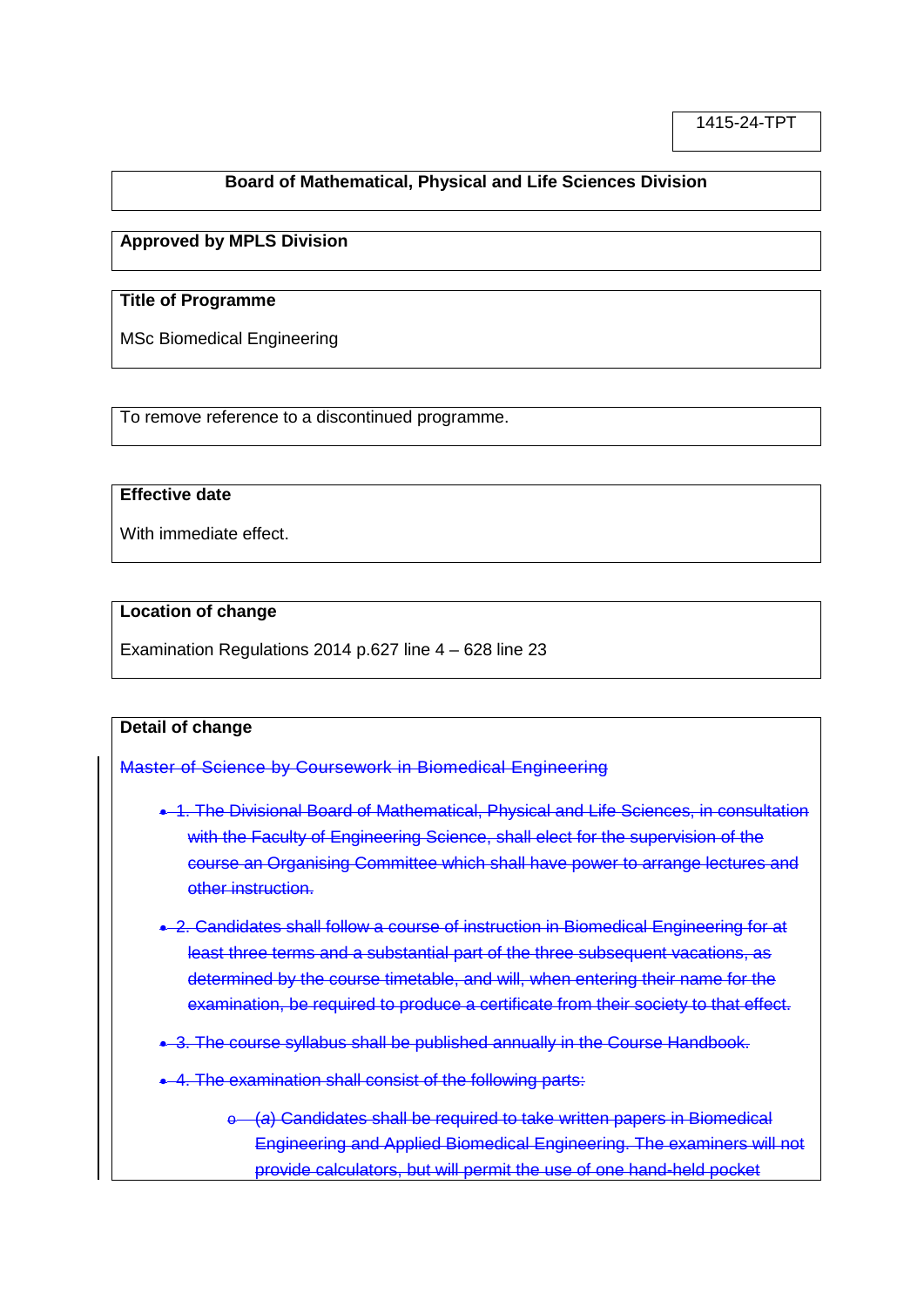calculator from a list of permitted calculators. This list will be published annually in the Course Handbook.

- (b) Candidates will be required to submit two assignments on subjects selected by the committee in the area of the healthcare industry. Each assignment must be typed and must not exceed 3,000 words, except where specified. Two copies of the healthcare industry assignments must be delivered to the M.Sc. Examiners (Biomedical Engineering), c/o Examination Schools, High Street, Oxford, not later than noon on Friday of the first week of Trinity Term in the year of the examination.
- o (*c*) Candidates will be required to undertake a prescribed schedule of practical work in computational methods. In the assessment of this paper the examiners will take into consideration the failure of a candidate to complete the practical work to a level prescribed by the committee. The Course Director will provide a list showing the extent to which each candidate has satisfied these requirements.
- o (*d*) Candidates will be required to undertake a prescribed schedule of practical work in biomedical engineering. In assessing the practical work the examiners will take into consideration the failure of a candidate to complete the practical work to a level prescribed by the committee. The Course Director will provide a list showing the extent to which each candidate has satisfied these requirements.
- o (*e*) Candidates will be required to carry out a group project and to submit a written report on the project completed as part of the course of study. The subject of the project shall be approved by the Course Director. Candidates shall be required to take part in a presentation of their group project. The project report must be not more than 30 pages (including all diagrams, photographs, references and appendices). All pages should be numbered, have margins of not less than 20mm all round, and type face not less than 11 pt font with line spacing of no less than 8mm. Two copies of the group project report must be delivered to the M.Sc. Examiners (Biomedical Engineering), c/o Examination Schools, High Street, Oxford, not later than noon on Friday of the week before the start of Hilary Term in the year of the examination. The report must be the candidate's own work and should include a signed statement to this effect. No project report will be accepted if it has already been submitted wholly or substantially for another degree of this University, or for a degree at any other institution.

(*f*) Candidates will be required to submit a written report on an individual project completed as part of the course of study. The subject of the